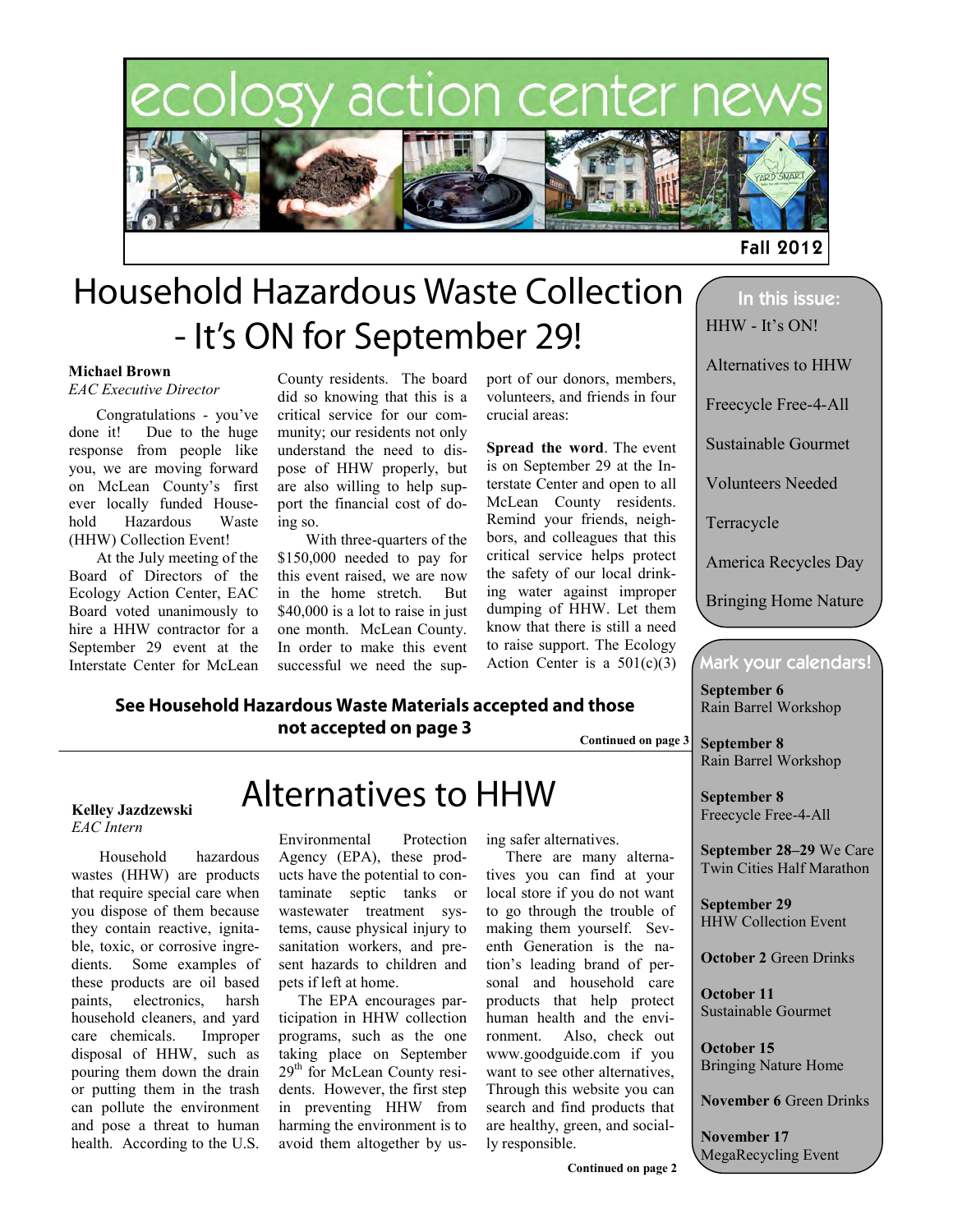

#### **Alternatives to HHW continued from page 1**

 If you want to go an extra step, consider making your own alternatives to HHW using simple, natural ingredients.

Examples of common household products are: All-purpose cleaner: mix 3 tablespoons of baking soda in 1 quart of water. Glass cleaner: mix 1 tablespoon of vinegar or lemon juice in 1 quart of water. Disinfectant: mix  $\frac{1}{2}$  cup of borax in 1 gallon of hot water. Rug or upholstery cleaner: sprinkle stains with dry cornstarch or baking soda and vacuum.

Some people may be hesitant to use alternative products because they think the "greener" products won't be as effective, but they are! And they leave your house smelling great, not like bleach, which can easily give you a headache.

What can you do?

- Instead of regular batteries, use rechargeable ones.
- Instead of driving your car, which uses oil, fluids, gas, and other hazardous wastes, use public transportation, ride a bike, or walk to where you need to go.

 Consider becoming Yard Smart certified and take the pledge at our website. The Yard Smart program is a voluntary effort to help reduce synthetic pesticide use, conserve natural resources, and make room for wildlife. Some easy ways to becoming certified are instead of using harsh chemical fertilizers and pesticides, plant garlic, onion, and marigold plants to help keep garden pests away. For weeds, hand-pick them and then apply mulch from grass clippings or wood chips, which acts as a natural fertilizer (www.stopwaste.org). Compost food scraps and yard clippings for another great source of natural fertilizer that is rich in nutrients.

 If you do have HHW remember to properly use and store those products carefully to prevent accidents, never mix with other products, and keep them in their original container with the label. Reduction and recycling of HHW conserves energy and resources that otherwise would be used in the production of more products. You can save money, protect your health, and save the environment!

 If there are other products which cannot be recycled at this event, call, check out our website, or stop by the Ecology Action Center and we will guide you in the right direction.

For more information on HHW check out www.epa.gov.

If you are interested in other alternatives to household products, go to www.ecologyactioncenter.com and search "alternatives".



### **Freecycle Free-4-All Saturday, September 8, 9 am - noon**

*Items accepted for donation from 8:30 a.m. to 10:30 a.m. only*

**Where:** Anderson Park, Normal

What: An in-person version of our always on-line McFreecycle sumables are permitted. All items must be free, legal & appropriservice for placing unneeded stuff!

want. Then, browse items others have brought and take what keep them out of the landfill. you'll use. You are not required to drop off items in order to

pick up new ones. No appliances or large furniture, please. Additionally, no firearms, animals, foods, medicines or other conate for all ages.

How: Bring unwanted items like toys, household items, clothing, Why: Freecycle is an online gifting exchange open to everyone books or other things you no longer need but someone else might who wants to find a new home for items that can still be used to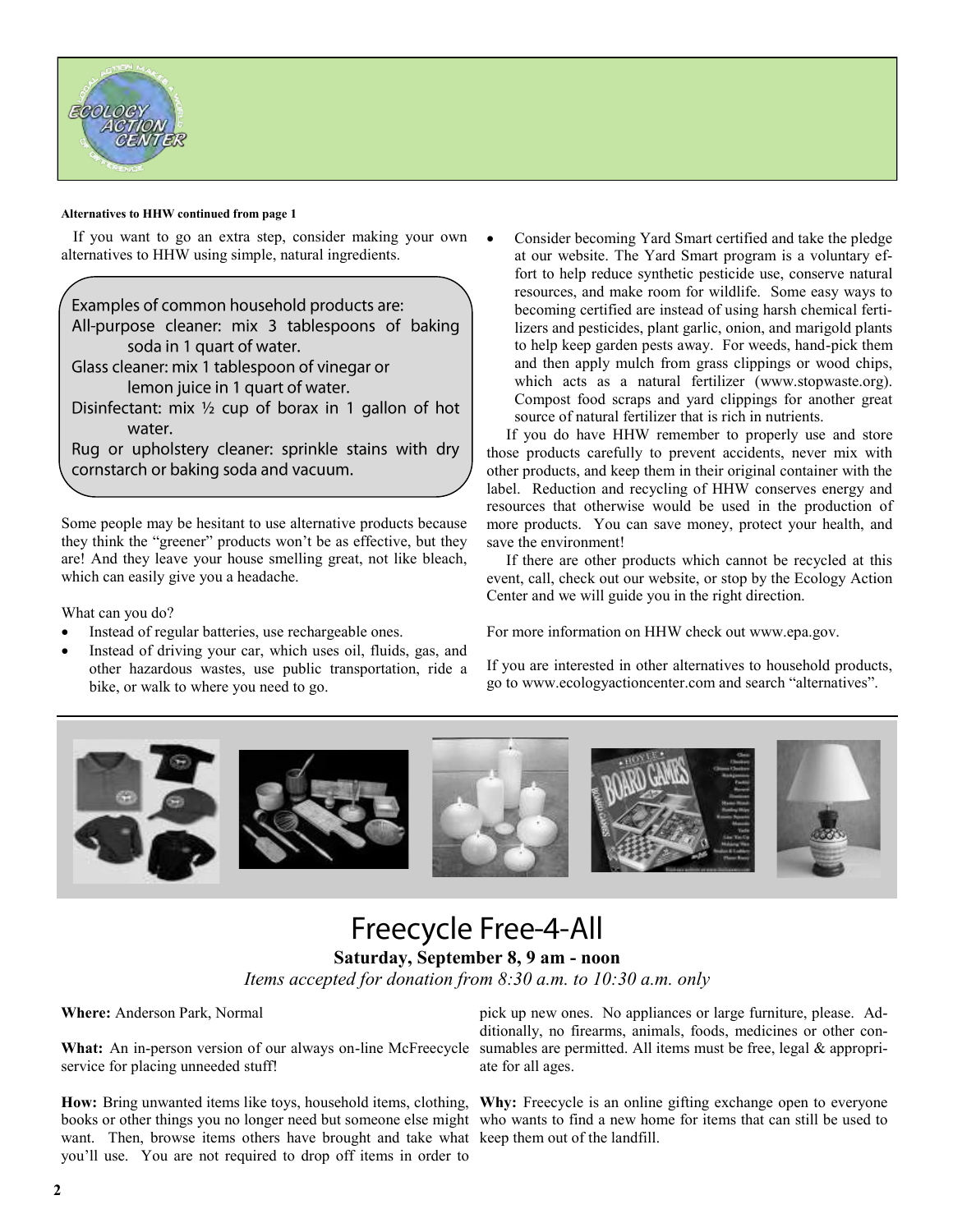

#### **HHW continued from page 1**

nonprofit organization and all contributions are tax deductible.

**Show up.** Bring your hazardous materials to the Interstate Center between 8:00 am and 2:00 pm on September 29. We cannot accept business-generated waste or waste from non-McLean County residents. We anticipate a high volume of traffic at the beginning of the event, so if you plan to arrive mid or late morning, or even midday, then your wait will likely be shorter than earlier in the day. To help reduce traffic and wait times, we encourage residents to assist their neighbors, especially the



#### **MATERIALS ACCEPTED**

oil-based paints, yard care chemicals, electronics, mercury containing items, CFLs and Fluorescent Tubes, asbestos, harsh household cleaners, poisons, spray paint and other aerosols, corrosives

#### **MATERIALS NOT ACCEPTED**

latex paint, tires, radioactive materials, explosives, biohazards, business-generated waste, materials from non-McLean County residents

elderly, in collecting materials from multiple households to bring to the event.

**Volunteer.** We will need many volunteers on-site that day to direct traffic and help unload vehicles. Sign up to help out at www.ecologyactioncenter.org on our HHW page.

**Donate.** To meet our anticipated costs for this event, we still need to raise an additional \$40,000. If 2,000 households all contribute only \$20 each, we will easily reach our fundraising target. Will you consider making a contribution to help us reach that goal?

Thank you again for helping to make this HHW Collection Event a reality. We are extremely grateful for your help. I look forward to seeing you on September 29 at the Interstate Center in Bloomington.



Thursday, October 11, 2012, 5:30 p.m.

Please plan to join us at Medici as we celebrate our recent successes! The Household Hazardous Waste Collection Event and the We Care Twin Cities Half Marathon/10K/5K/Kid's Run will be history, and we'll take this opportunity to enjoy delicious local and organic food and wine in the company of EAC friends and supporters. This annual fundraiser also features a silent auction with unique items you won't want to miss! Further details and ticket information are available on our website.

### **Volunteers and Runners** Wanted

Participants and helpers are still needed for the We Care Twin Cities Half Marathon on Friday, September 28 and Saturday, September 29. If you are interested in volunteering or running the half marathon, the 10K, the 5K, or the kids fun run, more information can by found at the We Care Twin Cities website at www.wecaretwincitiesmarathon.org. Also check out www.facebook.com/wecaretwincitieshalfmarathon.

we care WIN CITIES HALF 1 A R A T H O N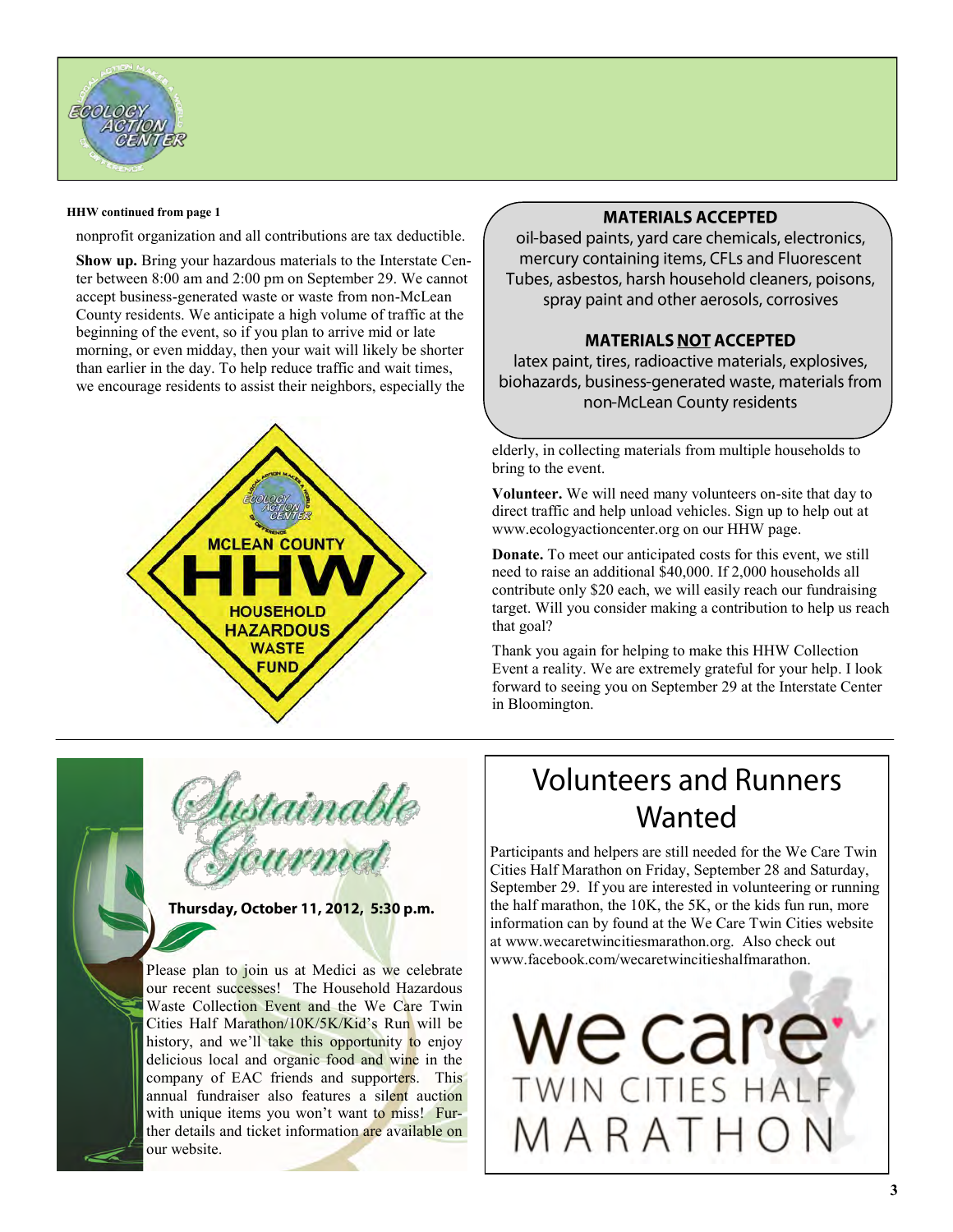

# Don't just recycle, Terracycle, at America Recycles Day

 Have you heard of Terracycle? This company was started in the sorting, bundling and mailing. Then the non-profits get monand recycles traditionally non-recycable waste (including drink local non-profit organization benefits! pouches, chip bags, tooth brushes and many more) into a large variety of consumer products. These products keep waste out of rials, which is where you come in. As part of our America Recyour landfills and contribute to a cleaner world."

 Organizations can earn money by signing up for "brigades" – collecting all these items on Melanie's current list. So start savcategories of packaging and other products – and sending in boxlected thousands of items through several non-profit organizations. They serve as collection points, and Melanie handles all tions.

2001 by a 19-year-old Princeton student and has been growing ey from Terracycle! Lots of tricky non-recyclable items are kept ever since. According to their website, "TerraCycle upcycles out of the landfill, new items are made from this material, and a

loads of materials at once. Locally, Melanie Ziomek has taken November 17! (If you get such a big box that you would like to on the challenge. As an independent volunteer, Melanie has col-drop it off early, please check the EAC's website (under The only thing that would make this even better is more matecles Day Mega Recycling Event on November 17, we will be ing these things, and bring them with you when you come on "Recycling" and "Terracycle") to see her regular drop off loca-

- $\bullet$ **Inkjet Brigade** – any brand of inkjet cartridges
- Personal Care & Beauty Brigade-Any used personal care or beauty product packaging including, but not lim- $\bullet$ ited to lipstick cases, shampoo bottles, powder cases, etc. Nail polish bottles, hairspray & deodorant cans are NOT accepted. Plastic deodorant items ARE accepted.
- $\bullet$ Colgate Oral Care Brigade-Any brand used toothpaste tubes, toothbrushes & plastic toothbrush packaging, excluding cardboard.
- Toner Cartridge Brigade Any toner cartridges  $\bullet$
- Scotch Tape Brigade Any brand and any size plastic tape dispenser and core.  $\bullet$
- $\bullet$ MOM Brands Cereal Bag Brigade - Any brand and any size cereal bag; excludes cereal boxes and the inner plastic cereal lining found inside cereal boxes.
- Energy Bar Wrapper Brigade Any foiled lined energy & granola bar wrapper.  $\bullet$
- $\bullet$ **Cheese Packaging Brigade** – Any brand of cheese packaging
- $\bullet$ Elmer's Glue Crew Brigade - Any size Elmer's brand glue sticks, plastic glue bottles, refill jars & Elmer's glitter glue tubes.
- $\bullet$ Huggies Brand Brigade - Any brand and any size of outer plastic packaging on diaper products.
- $\bullet$ **Drink Pouch Brigade** – Any brand of drink pouch. WE DO NOT ACCEPT JUICE BOXES.
- $\bullet$ **Lunch Kit Brigade** – Any brand & any size lunch kit packaging, excluding cardboard.
- Cell Phone Brigade Any brand & size of cell phones; phone chargers or loose batteries are accepted.  $\bullet$
- $\bullet$ **Cleaner Packaging Brigade** – Pumps, triggers, pouches & flexible cleaner product packaging
- **Dairy Tub Brigade** all cream cheese tubs & lids, all sour cream tubs & lids, all cheese tubs & lids, all yogurt tubs &  $\bullet$ lids, all butter tubs & lids, all margarine tubs & lids, any other dairy product tub, foil tops, plastic tub tops & any other type of packaging on all dairy tubs.
- Paired Shoe Brigade pairs of women's, men's & children's shoes, which may include athletic sneakers, cleats,  $\bullet$ flats, high heels, dress shoes, boots & fashion or casual sneakers. NOT ACCEPTED - ski boots, roller skates, roller blades, ice skates, completely broken or ruined footwear, single shoes, rubber flip flops or slippers.
- $\bullet$ Flip Flop Brigade - Rubber Flip Flops - any brand and singles too
- $\bullet$ Keyboard & Mouse Brigade - Any brand of keyboard & computer mouse.
- $\bullet$ Bear Naked Brigade - Bear Naked granola bags, Bear Naked trail mix bags, Bear Naked Granola cookie boxes.
- $\bullet$ Hot Cereal Brigade - Better Oats hot cereal pouches, I Love Oats hot cereal pouches, and any other brand of hot cereal pouches.
- Tom's of Maine Natural Care Brigade toothpaste tubes, toothpaste caps, toothbrushes, floss containers,  $\bullet$ mouthwash bottles, mouthwash caps, deodorant containers and caps, plastic soap wrappers. If there any questions please contact Melanie Ziomek at blonoterracycle@yahoo.com or (309) 310-8350.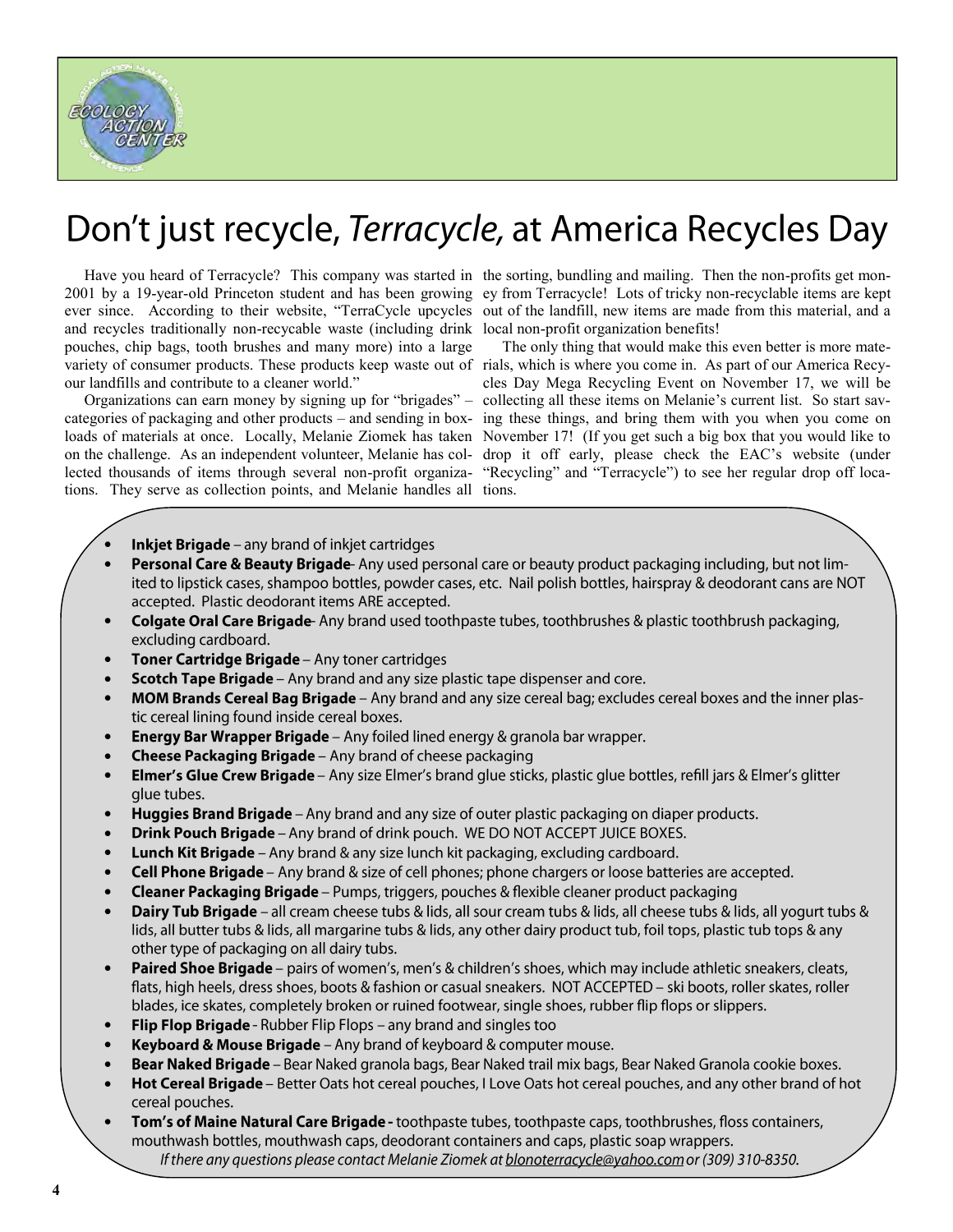

### America Recycles Day Mega-Recycling Event

Saturday, November 17, 8:00 am-1:00 pm Hansen Center Parking Lot, IWU

#### **One Day, One Time, One Place - recycle many things at once!**

- Electronics (TVs, computers, VCRs, phones, small kitchen appliances, etc.)
- Household Batteries (alkaline, watch batteries, rechargeables)
- Clothing and textiles (usable or not)
- Shoes (usable or not)
- Compact Fluorescent Bulbs (CFLs)
- Plastic Garden Pots
- Terracycle Items (see article on the left)
- PLUS free document shredding (and recycling) from C.O.P.S and Midwest Fiber! **Residential Wastes ONLY—no business wastes accepted**



"If you have a backyard, this book is for you." Richard Louv, author of Last Child in the Woods Nature ome

**UPDATED AND EXPANDED** 

**How You Can Sustain Wildlife** with Native Plants

Douglas W. Tallamy With a Foreword by Rick Darke

### Illinois Prairie Wild Ones Presents: **Bringing Nature Home with** Douglas W. Tallamy

This October author Douglas Tallamy will be in town to help you with *Bringing Nature Home.* Illinois Prairie Wild Ones is hosting the popular author in a presentation to take place at 7 p.m. on Monday, October 15 at Heartland Community College Astroth Community Education Center Auditorium.

Because our yards and gardens are part of the terrestrial ecosystems that sustain humans and the life around us, it is essential that we keep them in working order. Tallamy will discuss the important ecological roles of the plants in our landscapes, emphasize the benefits of designing gardens with these roles in mind, and explore the consequences of failing to do so. Gardening in this crowded world carries both moral and ecological responsibilities that we can no longer ignore.

The Ecology Action Center loves *Bringing Nature Home* and Illinois Prairie Wild Ones because they both promote the use of native Illinois plants in landscaping, which is a key strategy of EAC's Yard Smart program. Yard Smart seeks to conserve natural resources, supports native diversity, and make our local environment safe for people, wildlife, and all living things. The goal is to work with nature, not against it. Today, too many yards are treated with harsh pesticides and fertilizers, harming everyone and everything around it. Learn more about how you can be Yard Smart by attending this presentation by Douglas Tallamy or by checking out www.yardsmart.org.